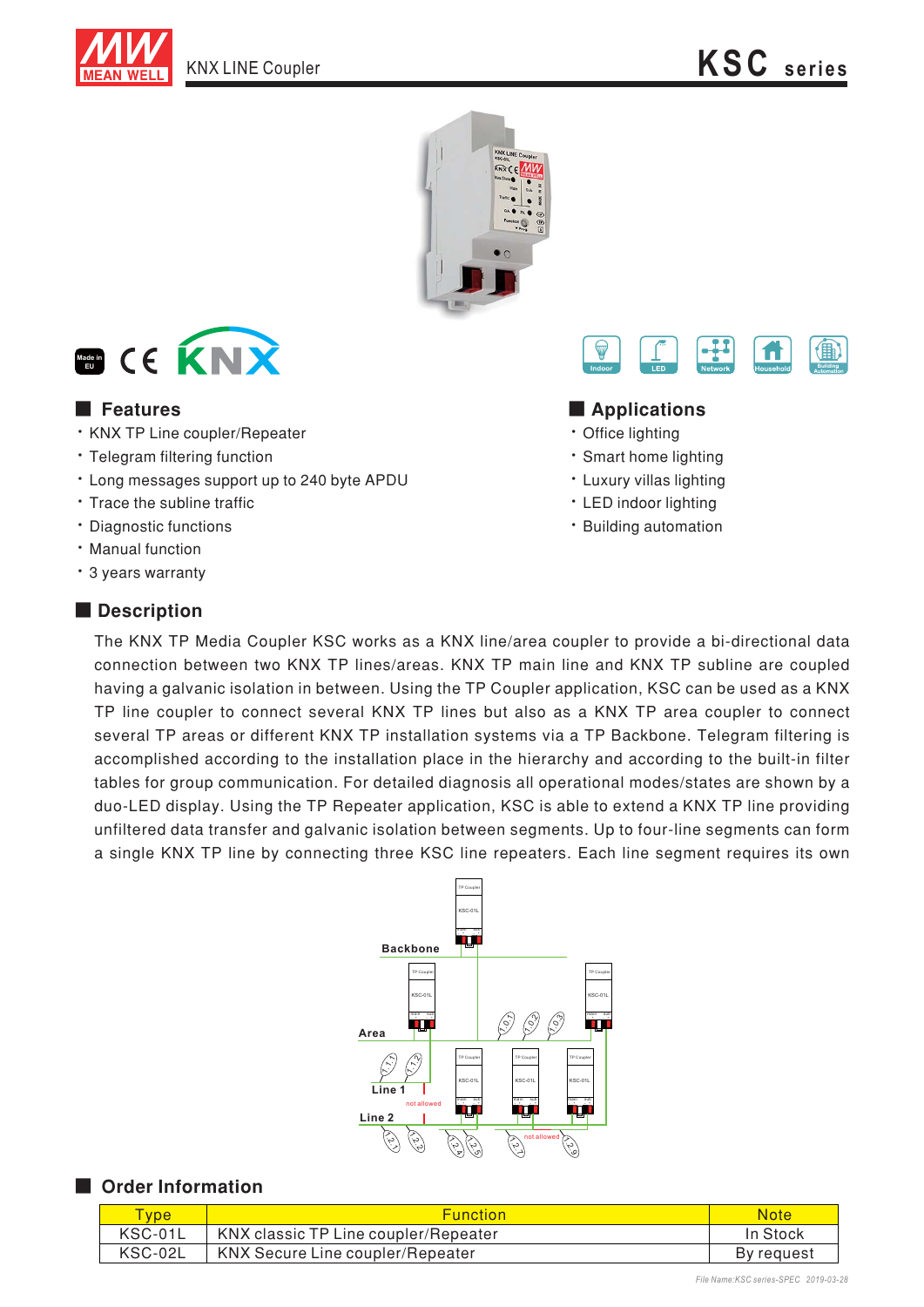

# **SPECIFICATION**

| <b>MODEL</b>                      |                                | <b>KSC</b> series                                   |
|-----------------------------------|--------------------------------|-----------------------------------------------------|
| <b>SUBLINE</b>                    | <b>INTERFACE</b>               | <b>KNX Protocol</b>                                 |
|                                   | <b>INPUT VOLTAGE</b>           | 21~30VDC(KNXTP bus)                                 |
|                                   | <b>LED INDICATOR</b>           | Various color see mechnical specification part      |
| <b>MAIN LINE</b>                  | <b>INTERFACE</b>               | <b>KNX Protocol</b>                                 |
|                                   | <b>INPUT VOLTAGE</b>           | 21~30VDC(KNX TP bus)                                |
|                                   |                                | <b>CURRENT CONSUMPTION</b> < 10mA(KNX mainTP line)  |
| <b>ENVIRONMENT</b>                | <b>WORKING TEMP.</b>           | $-5 \sim +45^{\circ}$ C                             |
|                                   | <b>WORKING HUMIDITY</b>        | $20 \sim 90\%$ RH non-condensing                    |
|                                   | <b>STORAGE TEMP., HUMIDITY</b> | $-20 \sim +60^{\circ}$ C, 5 ~ 93% RH non-condensing |
|                                   | <b>POLLUTION DEGREE</b>        | 2 according to IEC60664-1                           |
|                                   | <b>PROTECTION TYPE</b>         | IP20 according to IEC60529                          |
| <b>SAFETY &amp;</b><br><b>EMC</b> | <b>SAFETY STANDARDS</b>        | Compliance to EN60669                               |
|                                   | <b>KNX STANDARDS</b>           | ISO/IEC 14543-3, EN50090, EN13321-1                 |
|                                   | <b>EMC EMISSION</b>            | Compliance to EN50491-5, EN61000-6                  |
|                                   | <b>EMC IMMUNITY</b>            | Compliance to EN61000-4-2,3,4,5,6,11                |
| <b>OTHERS</b>                     | <b>MTBF</b>                    | 100K hrs min.                                       |
|                                   | <b>DIMENSION</b>               | 36*90*71mm (W*H*D)                                  |
|                                   | <b>DIN RAIL MOUNTING</b>       | 35 mm rail; 2 units wide                            |
|                                   | <b>PACKING</b>                 | 0.066Kg; 5pcs/0.45Kg                                |